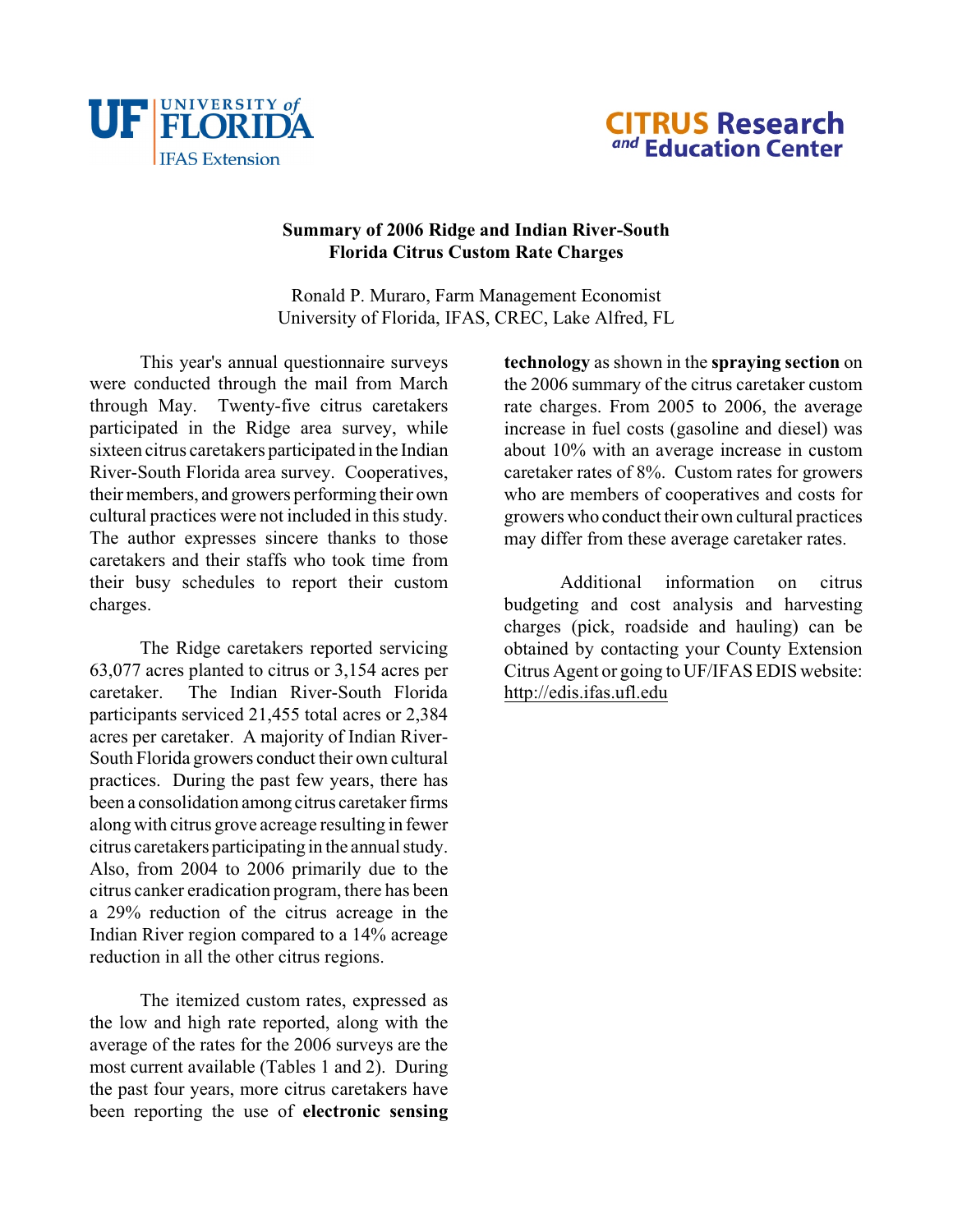## Table 1. A listing of 2006 custom rates reported by twenty-three Ridge citrus caretakers

| Grove Practice                                   | Unit | Range of Rate<br>Reported |         | Average<br>Rate <sup>y</sup> | Comments                             |
|--------------------------------------------------|------|---------------------------|---------|------------------------------|--------------------------------------|
| CULTIVATION AND EQUIPMENT:                       |      |                           |         |                              |                                      |
| Labor                                            | Hour | $$11.50-$                 | \$20.00 | \$14.66                      | Plus transportation                  |
| Tractor/Equipment Operator                       | Hour | $12.50 -$                 | 21.00   | 16.00                        |                                      |
| Mechanic Labor                                   | Hour | $25.00 -$                 | 35.00   | 32.29                        |                                      |
| Mechanic Labor with Truck                        | Hour | $40.00 -$                 | 55.00   | 48.17                        |                                      |
| Rotovate                                         | Hour | $32.00 -$                 | 50.00   | 39.40                        |                                      |
| Disc 7'                                          | Hour | $30.50 -$                 | 45.00   | 36.10                        |                                      |
| Disc 9'-10'                                      | Hour | 32.00-                    | 47.00   | 36.90                        |                                      |
| Disc 9'-10'                                      | Acre | $9.00 -$                  | 11.25   | 10.32                        | One-way discing; Disc 7: \$9.00/acre |
| Chop                                             | Hour | 32.00-                    | 50.00   | 37.71                        |                                      |
| Mow 5'-7'                                        | Hour | $31.10 -$                 | 45.00   | 37.30                        |                                      |
| Mow 9'-12'                                       | Hour | $32.00 -$                 | 45.00   | 36.05                        |                                      |
| Mow 5'-7'                                        | Acre | $9.00 -$                  | 12.00   | 11.00                        |                                      |
| Mow 9'-12'                                       | Acre | $10.00 -$                 | 12.75   | 11.84                        |                                      |
| Mow 15'-16'                                      | Acre | $10.50 -$                 | 15.00   | 12.57                        |                                      |
| Herbicide <sup>z</sup> (Strip/Band--Single Boom) | Acre | 13.00-                    | 18.50   | 15.43                        | Plus materials; Avg. \$32.88/hour    |
| Herbicide <sup>z</sup> (Strip/Band--Double Boom) | Acre | $12.50 -$                 | 18.00   | 14.72                        | Plus materials; Avg. \$37.20/hour    |
| Herbicide <sup>z</sup> (Chemical Mow)            | Acre | $6.00 -$                  | 10.75   | 8.25                         | Plus materials                       |
| Temik <sup>z</sup>                               | Acre | $14.75 -$                 | 17.00   | 15.69                        | Plus materials                       |
| Plow                                             | Hour | $30.00 -$                 | 40.00   | 35.42                        |                                      |
| Deviner                                          | Hour | 35.00-                    | 50.00   | 43.75                        |                                      |
| Bush Hog                                         | Hour | $32.00 -$                 | 46.00   | 38.06                        |                                      |
| Backhoe                                          | Hour | $42.50 -$                 | 50.00   | 46.25                        |                                      |
| Pickup Truck with Driver                         | Hour | $25.00 -$                 | 40.00   | 34.30                        | Average miles/year/pickup: 24,200    |
| Pickup Truck w/out Driver                        | Hour | $17.50-$                  | 24.00   | 21.56                        |                                      |
| Flatbed Transport Truck with Driver              | Hour | 35.00-                    | 50.00   | 40.60                        | Average miles/year: 24,803           |
| Low-Boy Transport                                | Hour | $50.00 -$                 | 80.00   | 60.72                        | Average miles/year: 30,000           |
| Tractor with Driver                              | Hour | $27.00 -$                 | 40.00   | 31.87                        |                                      |
| Water/Supply Truck                               | Hour | $29.25 -$                 | 40.00   | 37.52                        |                                      |
| <b>ATV</b> with Driver                           | Hour | $22.00 -$                 | 30.00   | 25.03                        |                                      |

#### SPRAYING:

## PTO AIR BLAST SPRAYER

|                             |      |           | 1,000 Gallon Tank with<br>Electronic Sensing |                                                                       | 1,000 Gallon Tank without<br>Electronic Sensing |       |         |
|-----------------------------|------|-----------|----------------------------------------------|-----------------------------------------------------------------------|-------------------------------------------------|-------|---------|
|                             |      | Low       | High                                         | Average                                                               | Low                                             | High  | Average |
| 500 GPA                     | Acre |           | $\mathbf{s} =$                               | \$37.50                                                               | $32.00 -$                                       | 38.50 | 36.00   |
| 250 GPA                     | Acre | $30.00 -$ | 35.00                                        | 33.00                                                                 | $27.00 -$                                       | 35.00 | 30.63   |
| 125 GPA                     | Acre | $27.25 -$ | 33.00                                        | 29.55                                                                 | $24.00 -$                                       | 32.50 | 26.98   |
| 100 GPA                     | Acre | $23.00-$  | 25.00                                        | 24.40                                                                 | $22.50 -$                                       | 30.00 | 24.65   |
| Aerial (Bell-47 Helicopter) |      |           |                                              | \$12.00 @ 5 GPA; \$16.50 @ 10 GPA; \$20.00 @ 15 GPA; \$23.00 @ 20 GPA |                                                 |       |         |

#### FERTILIZE AND SOIL AMENDMENTS:<sup>2</sup>

| Inject Liquid Fertilizer into Irrigation System | Hour | $$35.00-$                 | \$50.00        | \$40.00 | Truck plus labor                                             |
|-------------------------------------------------|------|---------------------------|----------------|---------|--------------------------------------------------------------|
| Inject Liquid Fertilizer into Irrigation System | Acre | $1.75-$                   | 3.50           | 2.54    | Average \$65.00/irrigation injection hookup                  |
| Liquid Boom Application: Double Boom            | Acre | $15.00 -$                 | 16.50          | 15.71   |                                                              |
| Dry (Bulk)                                      | Acre | $7.00-$                   | 11.55          | 9.41    | Average with electronic sensing: \$12,00/acre                |
| Lime or Dolomite                                | Acre | $8.50 -$                  | 11.30          | 9.65    |                                                              |
| Lime or Dolomite                                | Ton  | $8.00 -$                  | 10.00          | 9.29    |                                                              |
| Fertilize Young Trees: <sup>2</sup> Hand Spread | Hour | $11.50-$                  | 20.00          | 14.66   | Plus transportation and materials                            |
| Fert. Spreader                                  | Hour | $25.00 -$                 | 40.00          |         | 31.29 Plus materials; Average \$9.09/acre                    |
| Airblast Spreader with Gator for Resets         |      | \$30.00/hour; \$3.00/acre |                |         |                                                              |
| IRRIGATION:                                     |      |                           |                |         |                                                              |
| Microsprinkler                                  | Acre | $s =$                     | $\mathbb{S}$ — | \$3.83  | Start/stop and supervision                                   |
| Microsprinkler                                  | Hour | $25.00 -$                 | 40.00          | 33.75   | Start/stop and supervision; truck and driver                 |
| ATV with Driver                                 | Hour | $22.00 -$                 | 30.00          | 25.03   | Check/repair microsprinkler irrigation system-plus materials |
| Ring Young Trees: Hand Labor                    | Hour | $11.50-$                  | 20.00          |         | 14.66 Plus transportation                                    |
|                                                 |      |                           |                |         |                                                              |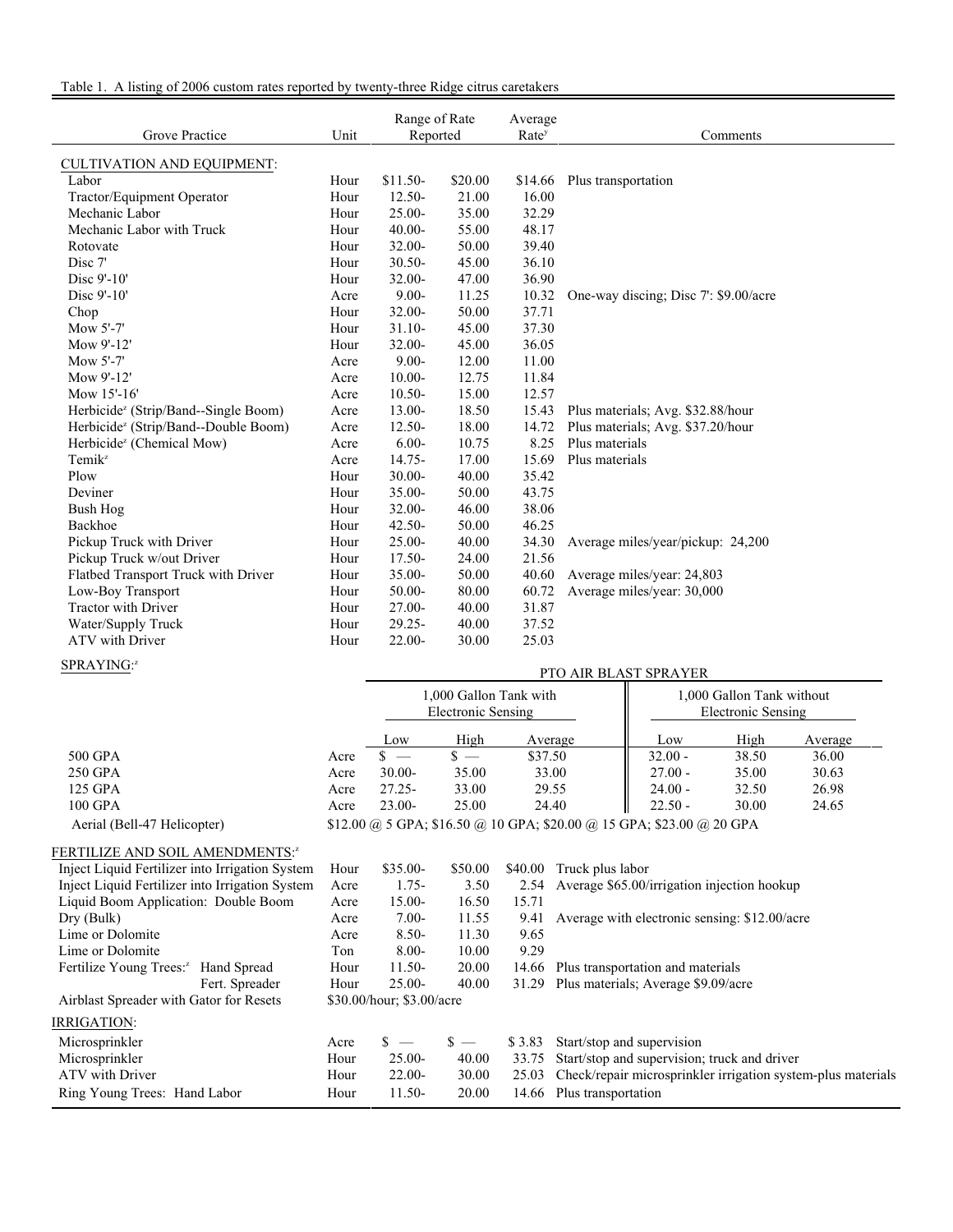# Table 1. A listing of 2006 custom rates reported by twenty-three Ridge citrus caretakers (cont'd.)

| Grove Practice                                                                                                                                                      | Unit                                                                          | Range of Rate<br>Reported                |                               | Average<br>Rate <sup>y</sup>       | Comments                                                                                                        |  |
|---------------------------------------------------------------------------------------------------------------------------------------------------------------------|-------------------------------------------------------------------------------|------------------------------------------|-------------------------------|------------------------------------|-----------------------------------------------------------------------------------------------------------------|--|
| <b>REMOVING TREES:</b>                                                                                                                                              |                                                                               |                                          |                               |                                    |                                                                                                                 |  |
| Tree Shearing (Cutting Tree at Ground Level)<br>Front-end Loader<br>Bulldozer<br>Front-end Loader with Tree Spade                                                   | Hour<br>Hour<br>Hour<br>Hour                                                  | \$59.50-<br>50.00-<br>50.00-             | \$65.00<br>80.00<br>60.00     | \$63.17<br>63.05<br>53.34<br>65.00 | Avg.: \$10.25/tree; Avg. trees sheared: 5 to 15 trees/hour<br>Average trees removed: 5 to 15 trees/hour         |  |
| PRUNING:                                                                                                                                                            |                                                                               |                                          |                               |                                    |                                                                                                                 |  |
| Power Saw with Operator<br>Limb Lifter/Tree Skirt Trimmer (Double<br>Sided)                                                                                         | Hour<br>Hour                                                                  | \$20.00-                                 | \$25.45                       | 195.00                             | \$23.64 Plus transportation; Average \$7.65/hour without operator<br>Cover 8-12 acres one pass                  |  |
| Hedging:<br>Single Side (Tractor Mounted)                                                                                                                           | Hour                                                                          |                                          |                               | 77.00                              |                                                                                                                 |  |
| Double Side (Tractor Mounted)<br>Double Side (Self Propelled)<br>Double Side (Self Propelled) <sup>x</sup>                                                          | Hour<br>Acre<br>Hour                                                          |                                          |                               | 230.00<br>25.00<br>355.00          | Cover 10-25 acres/hour depending on wood size                                                                   |  |
| Double Side (Self Propelled) <sup>x</sup><br>Topping:                                                                                                               | Hour                                                                          | 250.00-                                  | 295.00                        | 273.34                             | Cover 4-12 acres/hour depending on wood size                                                                    |  |
| <b>Tractor Mounted</b><br><b>Tractor Pulled</b>                                                                                                                     | Hour<br>Hour                                                                  |                                          | $\overbrace{\phantom{13333}}$ | 200.00<br>105.00                   |                                                                                                                 |  |
| Self Propelled<br>Self Propelled<br>Removing Brush:                                                                                                                 | Hour<br>Hour                                                                  | 275.00-                                  | 325.00                        | 390.00<br>298.34                   | Cover 5-10 acres/hr (Roof Top); 5-20 acres/hr (Flat Top)                                                        |  |
| Haul Brush out of Grove<br>Front-end Loader (Push Brush)                                                                                                            | Hour<br>Hour                                                                  | 32.50-<br>50.00-                         | 46.60<br>70.00                | 38.62<br>58.53                     | Tractor-trailer/truck; plus 2 people<br>2-10 acres/hour                                                         |  |
| Chop/Mow Brush                                                                                                                                                      | Hour                                                                          | 34.00-                                   | 50.00                         | 41.57                              | 3-6 acres/hour                                                                                                  |  |
| <b>COLD PROTECTION:</b><br>Mechanical (Bank and Unbank)<br>Install Wraps                                                                                            | Hour<br>Each                                                                  | $$27.50-$<br>$0.35 -$                    | \$35.00<br>0.40               | \$31.25<br>0.37                    |                                                                                                                 |  |
| OTHER CUSTOM RATES:                                                                                                                                                 |                                                                               |                                          |                               |                                    |                                                                                                                 |  |
| <b>Plant Resets</b><br>Solid Set Planting<br>Travel/Setup Charge                                                                                                    | Per Tree<br>Per Tree<br>Hour                                                  | $$2.00-$<br>$1.60-$<br>$42.00 -$         | \$4.00<br>2.00<br>50.00       | \$2.90<br>1.73<br>45.67            | Stake, plant and first watering<br>Stake, plant and first watering<br>One reporting \$150 minimus over 20 miles |  |
| Grove Management Charge/Month:<br><b>Supervising Grove Care Operations</b><br><b>Supervising Grove Care Operations</b>                                              | Acre<br>Acre/Year                                                             | $2.00-$<br>$\overbrace{\phantom{aaaaa}}$ | 7.00                          | 3.39<br>50.00                      | In addition to caretaking charges; One reporting 6% of<br>Average for those reporting \equipment labor charge   |  |
| Handling Fruit Marketing<br>Supervising/Handling Chemicals/Fertilizer                                                                                               | $0.15 -$<br>0.28<br>Box<br>0.50<br>10% to 25% of materials cost; Average: 18% |                                          |                               |                                    |                                                                                                                 |  |
| Charge for personnel to oversee harvesting<br>operations and coordinate harvest in<br>different blocks/groves and keeping of<br>harvesting labor compliance record. | $10$ ¢/box to 20¢/box; average $15$ ¢/box                                     |                                          |                               |                                    | Note: One reporting adding a 10% fuel surcharge on all<br>billed equipment charges.                             |  |
| Consulting                                                                                                                                                          | Financial Analysis Prospectus - \$300/hr                                      |                                          |                               |                                    | Cultural Management/Horticultural Evaluation - \$100/hr to \$300/hr                                             |  |
| Total Reported Acreage Provided Grove<br>Service to:                                                                                                                | Acre                                                                          | 600-                                     | 11,700                        | 3,154                              | Total acres reporting: 63,077                                                                                   |  |

<sup>z</sup> Plus materials. Caretakers reporting rates include labor, tractor and sprayer; supply truck included by most caretakers.

<sup>y</sup> Calculated by dividing the total number of caretakers reporting a grove practice rate into the sum reported. Unless otherwise stated, labor included with all charges.

<sup>x</sup>Low acres is for 2 years regrowth hedging; high acres is for annual maintenance hedging.

Source: Ronald P. Muraro, Extension Farm Management Economist, Lake Alfred CREC, September 2006.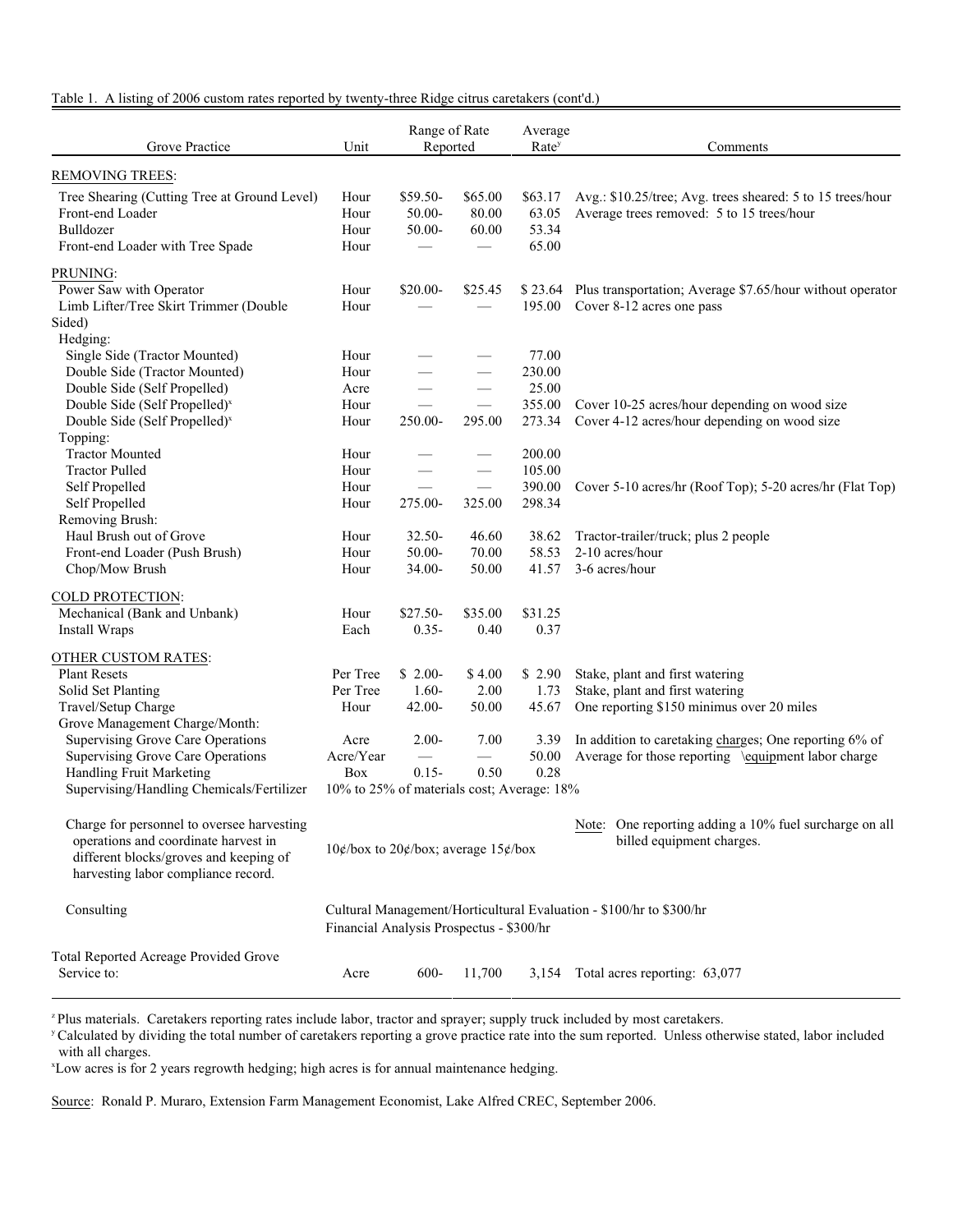| Grove Practice                                  | Unit | Range of Rate<br>Reported |        | Average<br>Rate <sup>y</sup> | Comments                                                       |
|-------------------------------------------------|------|---------------------------|--------|------------------------------|----------------------------------------------------------------|
| <b>CULTIVATION AND EQUIPMENT:</b>               |      |                           |        |                              |                                                                |
| Labor                                           | Hour | $$13.50-$                 | \$21.7 |                              | \$16.22 Plus transportation and equipment                      |
|                                                 |      |                           | 5      |                              |                                                                |
| Mechanic Labor                                  | Hour | $37.75 -$                 | 55.00  |                              | 45.25 Labor and service truck                                  |
| Rotovate                                        | Hour | $40.00 -$                 | 45.00  | 41.80                        |                                                                |
| $Disc 7-8'$                                     | Hour | $35.00 -$                 | 40.00  | 39.00                        |                                                                |
| Disc 10-12'                                     | Hour | $35.00 -$                 | 45.00  | 39.20                        | One reporting \$13.50/hour                                     |
| Mow: 7-8'                                       | Hour | $35.00 -$                 | 42.00  | 37.40                        |                                                                |
| $9 - 10'$                                       | Hour | 33.30-                    | 45.00  | 38.83                        |                                                                |
| $9 - 10'$                                       | Acre |                           |        | 10.00                        |                                                                |
| $15 - 16'$                                      | Hour | $43.50 -$                 | 50.00  |                              | 45.06 \$10.00/acre                                             |
| V-Mower                                         | Hour | $40.00 -$                 | 50.00  |                              | 43.75 \$9.00/acre                                              |
| Herbicide <sup>z</sup> (Strip/Band–Single Boom) | Hour | $40.00 -$                 | 41.50  |                              | 40.75 Plus materials                                           |
| Herbicide <sup>z</sup> (Strip/Band–Single Boom) | Acre | $13.75 -$                 | 14.50  |                              | 14.00 Plus materials                                           |
| Herbicide <sup>z</sup> (Strip/Band-Double Boom) | Acre | 13.00-                    | 15.50  |                              | 14.13 Plus materials                                           |
| Herbicide <sup>z</sup> (Chemical Mow)           | Acre | $3.00 -$                  | 3.50   |                              | 3.25 Plus materials                                            |
| $Temik^z$                                       | Acre | $12.50 -$                 | 16.00  |                              | 14.17 Plus materials                                           |
| Plow                                            | Hour | $34.00 -$                 | 42.00  | 38.67                        |                                                                |
| Backhoe                                         | Hour | $40.00 -$                 | 60.00  | 49.56                        |                                                                |
| <b>Bush Hog</b>                                 | Hour | $35.00 -$                 | 40.00  | 36.67                        |                                                                |
| Middle Buster                                   | Hour | $40.00 -$                 | 42.00  |                              | 40.67 With tractor and driver                                  |
| Mound Builder                                   | Hour | $35.00 -$                 | 42.00  |                              | 39.07 With tractor and driver                                  |
| Grader Blade                                    | Hour | $33.00 -$                 | 42.00  |                              | 37.20 Tractor/blade and driver                                 |
| Water Truck with Driver                         | Hour | 37.90                     | 40.00  | 37.57                        |                                                                |
| Pickup Truck with Driver                        | Hour | $31.75 -$                 | 40.00  | 36.97                        | Average miles traveled per year: Pick-up truck $-25,000$ miles |
| Flatbed/Transport Truck with Driver             | Hour | $50.00 -$                 | 80.00  | 66.25                        |                                                                |
| <b>Tractor with Driver</b>                      | Hour | $31.25 -$                 | 40.00  | 35.53                        |                                                                |
| <b>ATV</b> with Driver                          | Hour | $22.00 -$                 | 26.75  | 24.42                        |                                                                |

| SPRAYING: <sup>2</sup>                               |                                                            |           |                             |                         | <b>PTO AIR BLAST SPRAYER</b>                                               |                 |  |
|------------------------------------------------------|------------------------------------------------------------|-----------|-----------------------------|-------------------------|----------------------------------------------------------------------------|-----------------|--|
|                                                      |                                                            |           | 1,000 Gallon Tank           |                         |                                                                            |                 |  |
|                                                      |                                                            |           |                             | with Electronic Sensing |                                                                            | 500 Gallon Tank |  |
|                                                      |                                                            | Low       |                             | High                    | Average                                                                    | Average         |  |
| 500 GPA                                              | Acre                                                       | \$41.00-  |                             | 45.00                   | 42.25                                                                      | 40.67           |  |
| 250 GPA                                              | Acre                                                       | $32.00 -$ |                             | 39.00                   | 36.19                                                                      | 34.58           |  |
| 125 GPA                                              | Acre                                                       | 28.00-    |                             | 35.00                   | 31.06                                                                      | 30.38           |  |
| Aerial                                               | Fixed Wing: $\frac{1}{2}$ 5.25/acre (a) 5 gallons per acre |           |                             |                         |                                                                            |                 |  |
| Aerial                                               |                                                            |           |                             |                         | Fixed Wing: $$7.25/acre$ @ 10 gallons per acre                             |                 |  |
| Aerial                                               | Fixed Wing: $$8.50/acre$ ( $@$ 15 gallons per acre         |           |                             |                         |                                                                            |                 |  |
| Aerial                                               |                                                            |           |                             |                         | Fixed Wing: $$12.50/acre$ @ 20 gallons per acre                            |                 |  |
|                                                      |                                                            |           |                             |                         | Hand Sprayer (500 gallon tank) with tractor and 2 workers $-$ \$45.00/hour |                 |  |
| FERTILIZING:2                                        |                                                            |           |                             |                         |                                                                            |                 |  |
| Inject Liquid Fertilizer into Irrigation System Hour |                                                            | $35.00-$  | 40.00                       | 37.67                   | Tractor with irrigation pump                                               |                 |  |
| Dry (Bulk)                                           | Acre                                                       | $8.00 -$  | 10.00                       | 9.30                    | One reporting: \$69.00/hour                                                |                 |  |
| Dry (Bulk) VRT Spreader                              |                                                            |           | \$13.50/acre: \$150.00/hour |                         |                                                                            |                 |  |
| Lime or Dolomite                                     | Acre                                                       | $7.50-$   | 10.00                       | 9.25                    | Average \$9.75/ton                                                         |                 |  |
| Fertilize Young Trees: <sup>2</sup> Hand Spread      | Hour                                                       | $13.50-$  | 21.75                       | 16.22                   | Plus transportation and materials; $15¢$ /tree                             |                 |  |
| Fert. Spreader                                       | Average: $$8.60/acre$ ; $$36.00/hour$                      |           |                             |                         | Plus materials                                                             |                 |  |